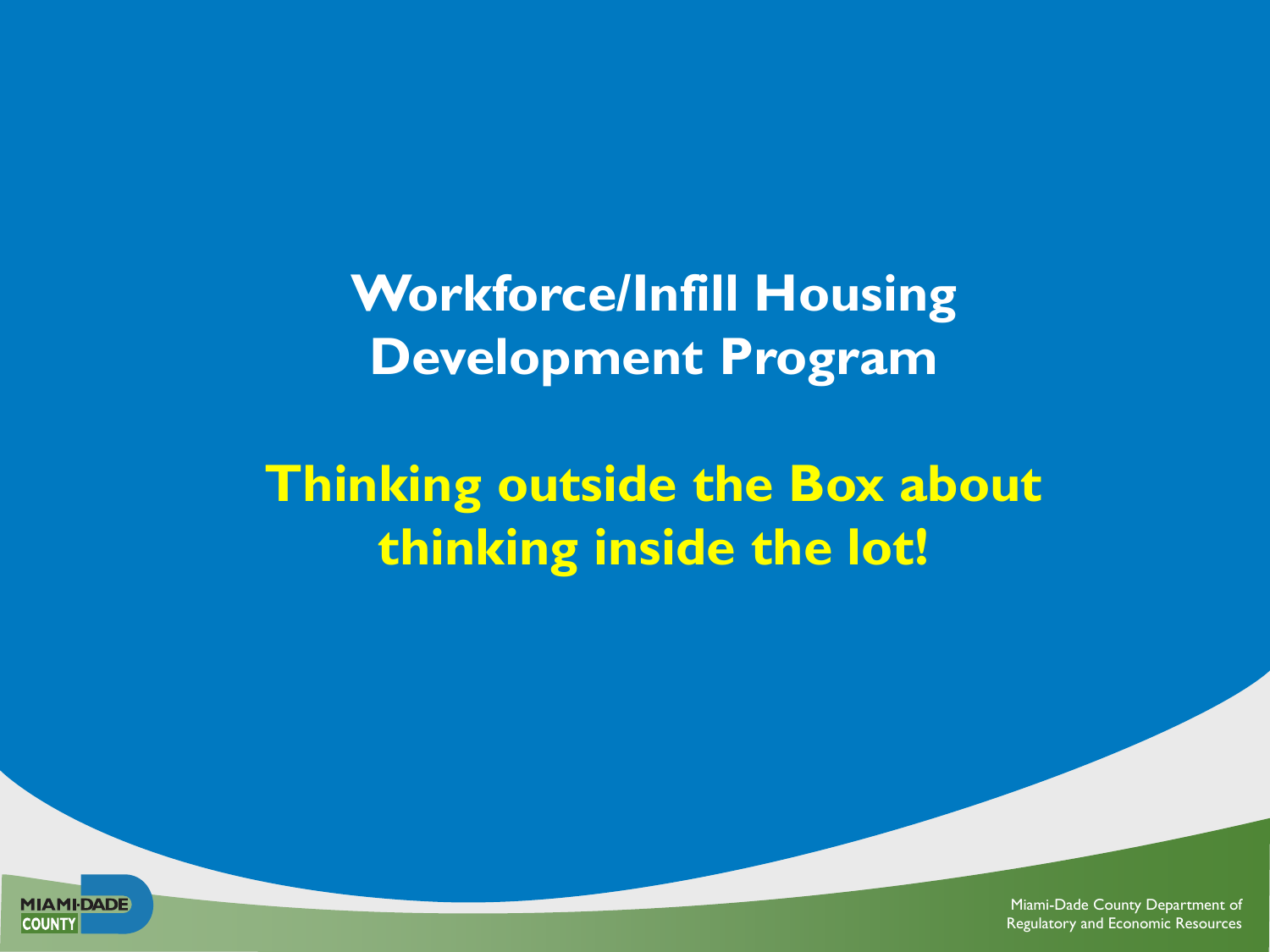## **What is Workforce Housing?**

- **Workforce Housing:** Housing affordable to households whose income is within 60% to 140% of the County's median family income as reported by HUD.
- 60% to 140% of the median area income for a family of four represents \$45,300 to \$105,700.
- The Department of Housing and Community Development (PHCD) publishes the Income Limits Table annually with median area income adjusted for family size.

| <b>Median Income Adjusted for Family Size</b> |          |          |           |           |           |
|-----------------------------------------------|----------|----------|-----------|-----------|-----------|
| <b>Family Size</b>                            | 60%      | 80%      | 100%      | 120%      | 140%      |
| $\mathbf{1}$                                  | \$35,580 | \$47,440 | \$59,300  | \$71,160  | \$83,020  |
| $\overline{2}$                                | \$40,680 | \$54,240 | \$67,800  | \$81,360  | \$94,920  |
| $\overline{3}$                                | \$45,780 | \$61,040 | \$76,300  | \$91,560  | \$106,820 |
| 4                                             | \$50,820 | \$67,760 | \$84,700  | \$101,640 | \$118,580 |
| 5                                             | \$54,900 | \$73,200 | \$91,500  | \$109,800 | \$128,100 |
| 6                                             | \$58,980 | \$78,640 | \$98,300  | \$117,960 | \$137,620 |
| $\overline{7}$                                | \$63,060 | \$84,080 | \$105,100 | \$126,120 | \$147,140 |
| 8                                             | \$67,140 | \$89,520 | \$111,900 | \$134,280 | \$156,660 |

Source: 2019 Mortgage and Income Limit Table published by PHCD.

**MIAMI-DADE** 

**COUNTY**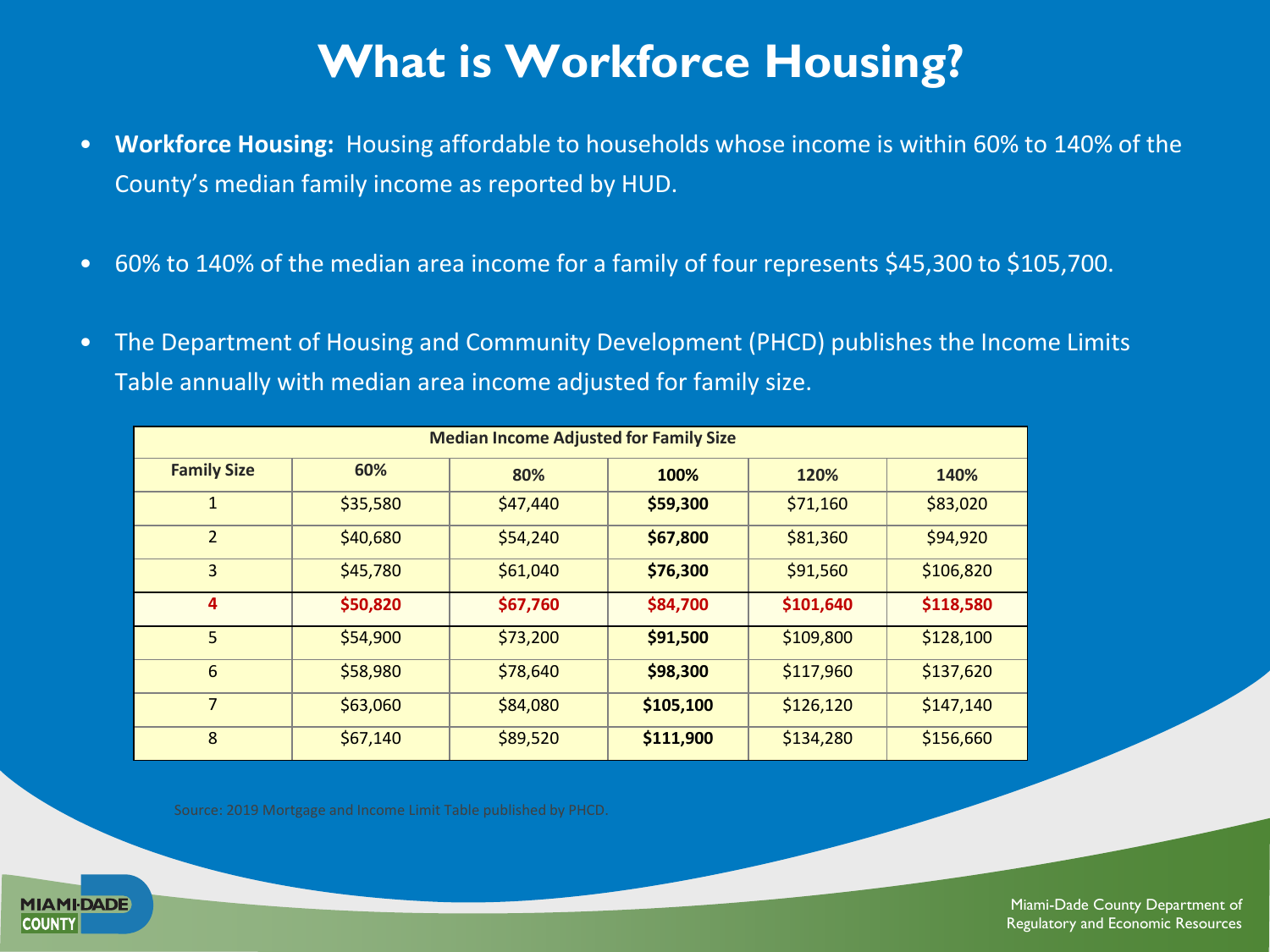## **What is Infill Housing?**

- The purpose of the Miami-Dade County Infill Housing Initiative Program is to increase the availability of affordable homes for households with incomes up to 140 percent of the median area income through the redevelopment of dilapidated or abandoned property located in Infill Target Areas.
- Infill Housing Initiative Program (Chapter 17, article VII)
- Documentary Surtax Program
- State Housing Initiatives Partnership (SHIP)
- HOME Investment Partnerships Program (HOME)
- Affordable or workforce housing created in accordance with sections 125.379 or 125.38, Florida **Statutes**

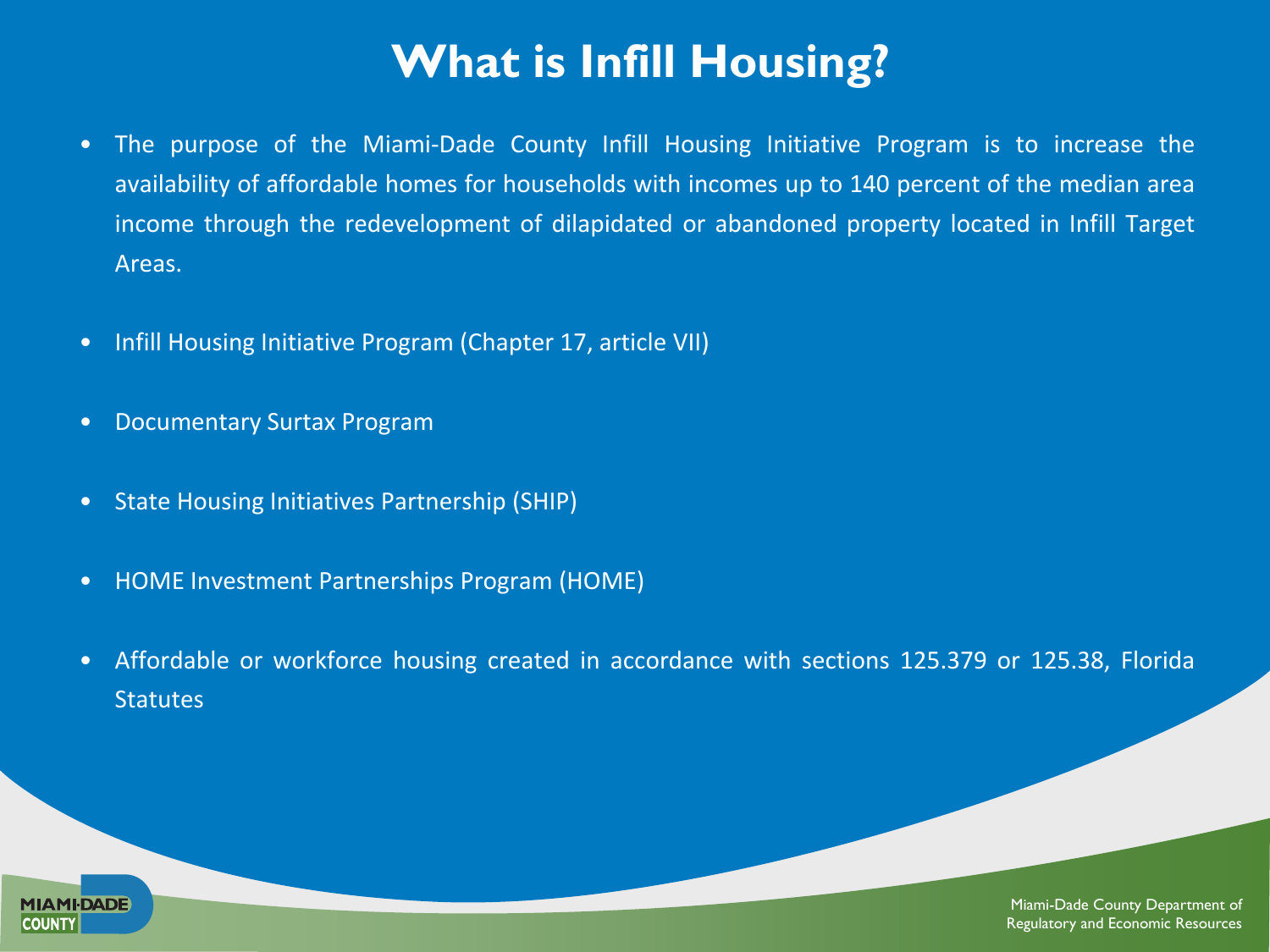### **Background**

•2016 Ordinance No. 16-138 amended the Workforce Housing Program

•The new Workforce Housing Program provides greater incentives and a streamline administrative process for approving the following types of projects:

- Projects with 20 units or more
- Projects with 20 units or less
- Single lot or non-conforming lots

•2019 Ordinance No. 19-52 amended the Workforce Housing Program to allow Infill housing project to share the same density bonuses and site planning standards.

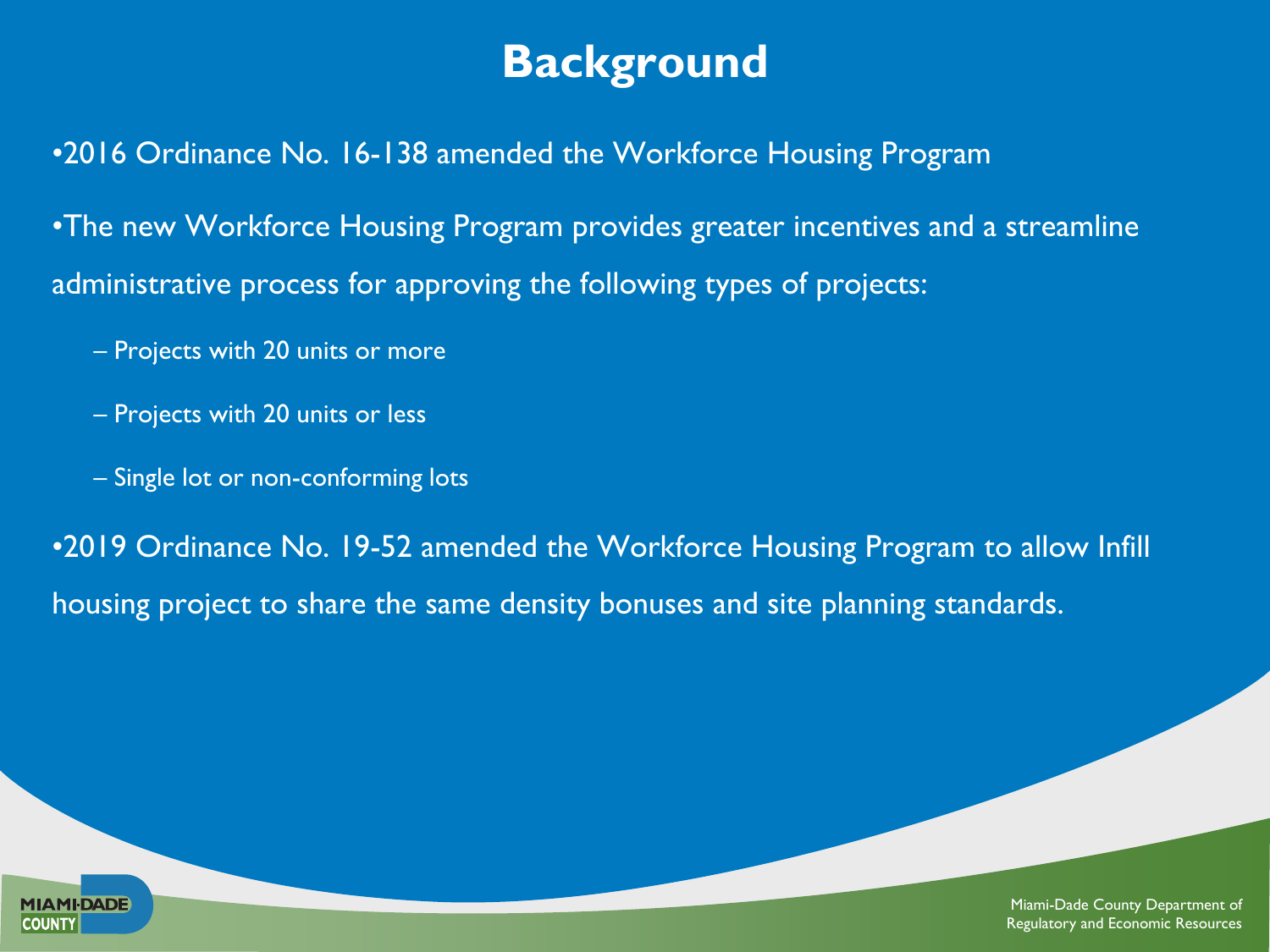### **Example**

•Approved through an Administrative Site Plan Review (ASPR) - 21-day process (33-193.10)

#### •Density Bonuses

**MIAMI-DADE** 

**COUNTY** 

• A 5% density bonus for a 5% Workforce Housing Unit (WHU) set-aside.

o Up to a maximum 25% density bonus may be granted for a WHU set-aside of 10%.

| <b>WHU Set-Aside</b> | <b>Density Bonus</b> | <b>Type of Set-Aside</b> |
|----------------------|----------------------|--------------------------|
| 5%                   | 5%                   | Mandatory                |
| 6%                   | 9%                   | <b>Bonus</b>             |
| 7%                   | 13%                  | <b>Bonus</b>             |
| 8%                   | 19%                  | <b>Bonus</b>             |
| 9%                   | 21%                  | <b>Bonus</b>             |
| 10%                  | 25%                  | <b>Bonus</b>             |

•Option to sell or transfer the density bonus with certificate of portability. (33-193.8(1)(c))

- •Alternatives to on-site construction of WHUs (Monetary contribution, off-site construction, land conveyance, rehabilitation of existing properties, or a combination)
- •Intensity & design standards (Allows higher density, a mix of housing types, and flexibility in design (33-193.11)

•May qualify for a Road Impact Fee deferral or exemption • 2-year deferral program for WHUs at or below 80% of the median  $\Omega$  Exemption for WHUs below 80% of the median income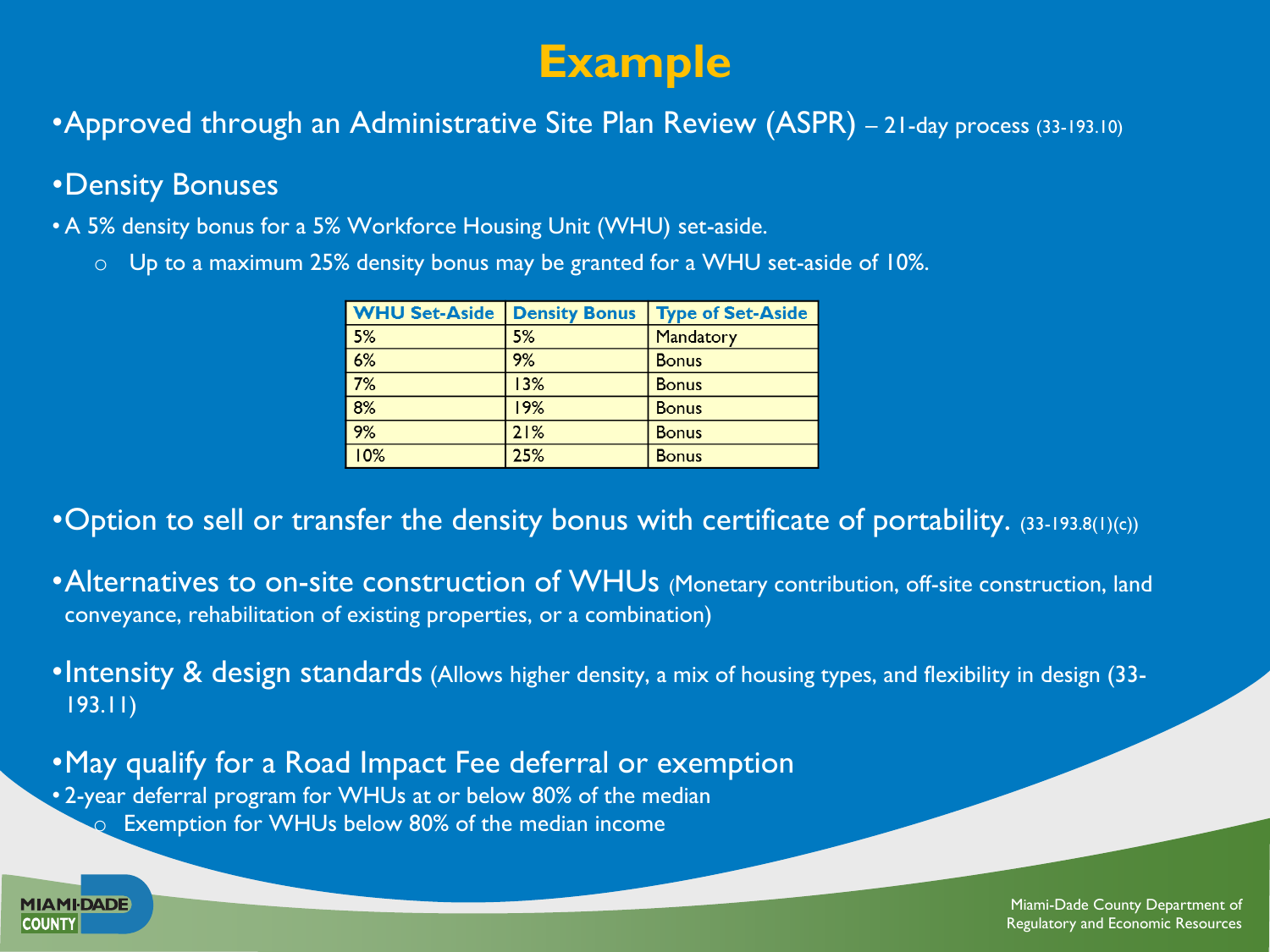### **How do you put more density on a lot without changing the zoning?**

- Decreased the minimum lot size
- Increased the maximum Floor Area Ratio
- Increased the maximum height

**MIAMI-DADE** 

**COUNTY** 

- Increased the maximum lot coverage
- Decreased the minimum open space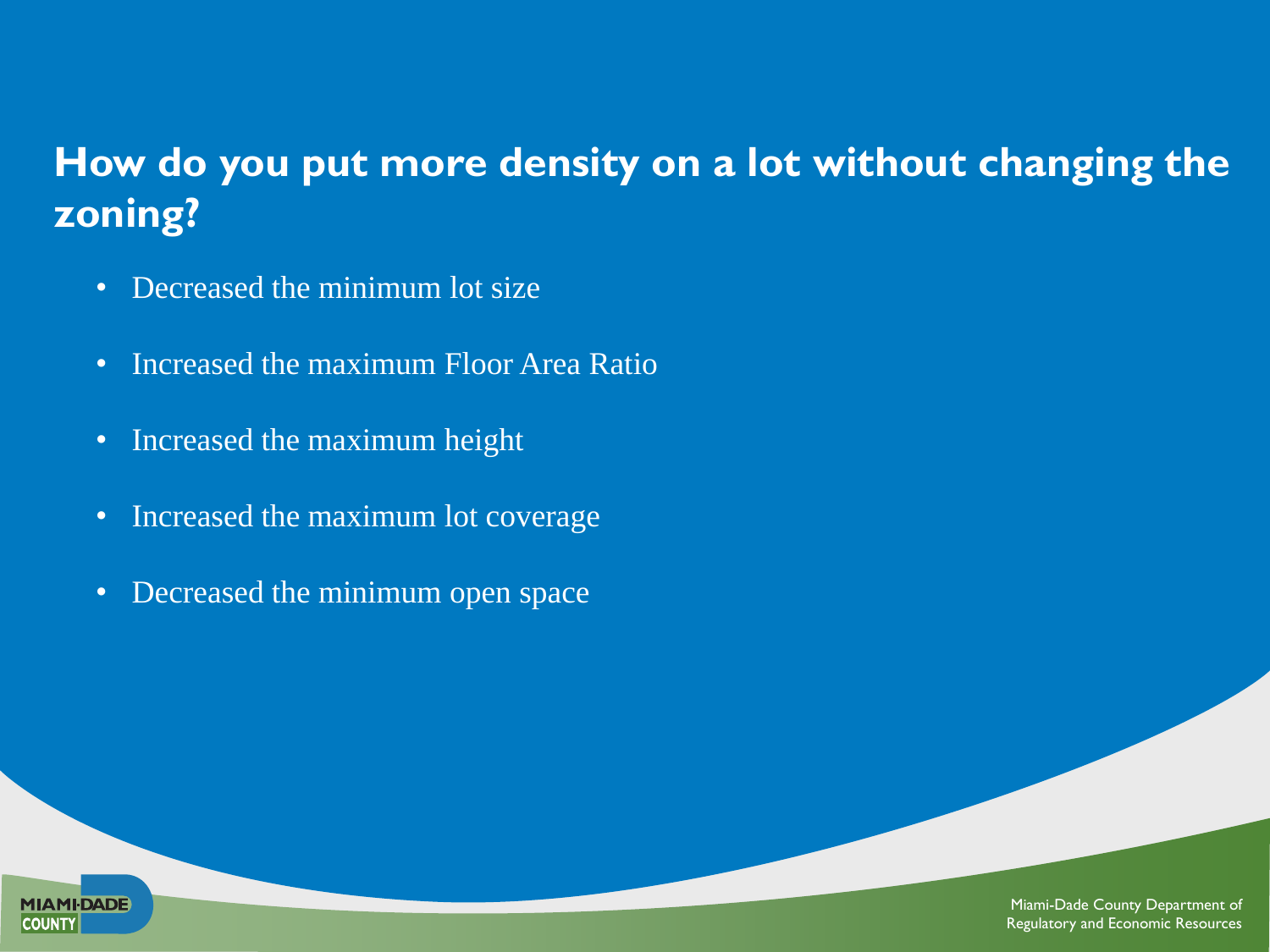# **Remember this!!!!**

**To calculate density for a workforce housing project, the base density is from the property's Comprehensive Plan (CDMP) maximum density, not the maximum density under the property's zoning district.**

**Density is measured to the centerline of the adjacent roadway…..**

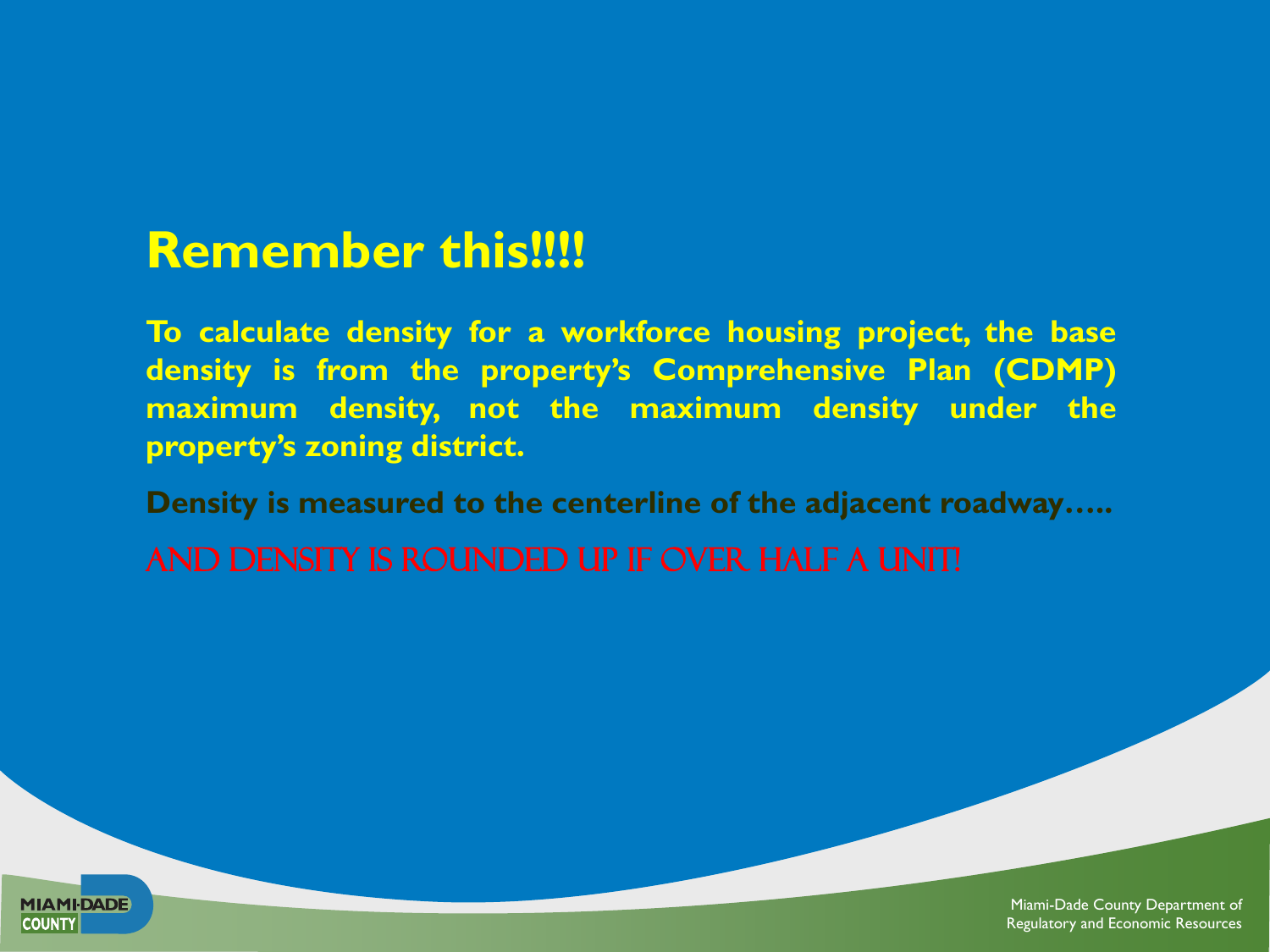## **Intensity Standards**

•Allows smaller lots, mix of housing type, and flexible design

**MIAMI-DADE** 

**COUNTY** 

| <b>Sample project</b>                                                      |                                                                                         |  |  |  |
|----------------------------------------------------------------------------|-----------------------------------------------------------------------------------------|--|--|--|
| <b>CDMP Density:</b>                                                       | Low Density Residential (2.5 to 6 du/ac - gross)                                        |  |  |  |
| <b>Total Acreage:</b>                                                      | 5.00 acres (including right-of-way)                                                     |  |  |  |
|                                                                            |                                                                                         |  |  |  |
| <b>Existing requirements for RU-1</b>                                      |                                                                                         |  |  |  |
| Allowable CDMP Density: 5.00 (Acreage) x 6 du/ca (CDMP Density) = 30 units |                                                                                         |  |  |  |
|                                                                            |                                                                                         |  |  |  |
| <b>RU-1:</b><br>Single Family Residential $(7,500$ sq. ft. net) = 22 units |                                                                                         |  |  |  |
|                                                                            |                                                                                         |  |  |  |
| 22 units<br><b>Total</b>                                                   |                                                                                         |  |  |  |
|                                                                            |                                                                                         |  |  |  |
| <b>WH requirements 25% Density Bonus</b>                                   |                                                                                         |  |  |  |
|                                                                            | Allowable units with Bonus: $30$ units + 7.305 (25% density bonus units) = 37.305 units |  |  |  |
|                                                                            |                                                                                         |  |  |  |
| Lots can be shrunk to 5,000 square feet                                    |                                                                                         |  |  |  |
| <b>RU-I WH:</b>                                                            | <b>Single-Family Residential</b>                                                        |  |  |  |
| <b>RU-I WH2:</b>                                                           | <b>Two-Family Residential</b>                                                           |  |  |  |
| <b>RU-I WH3:</b>                                                           | <b>Three-Family Residential</b>                                                         |  |  |  |
|                                                                            | <b>Total</b><br>37 units                                                                |  |  |  |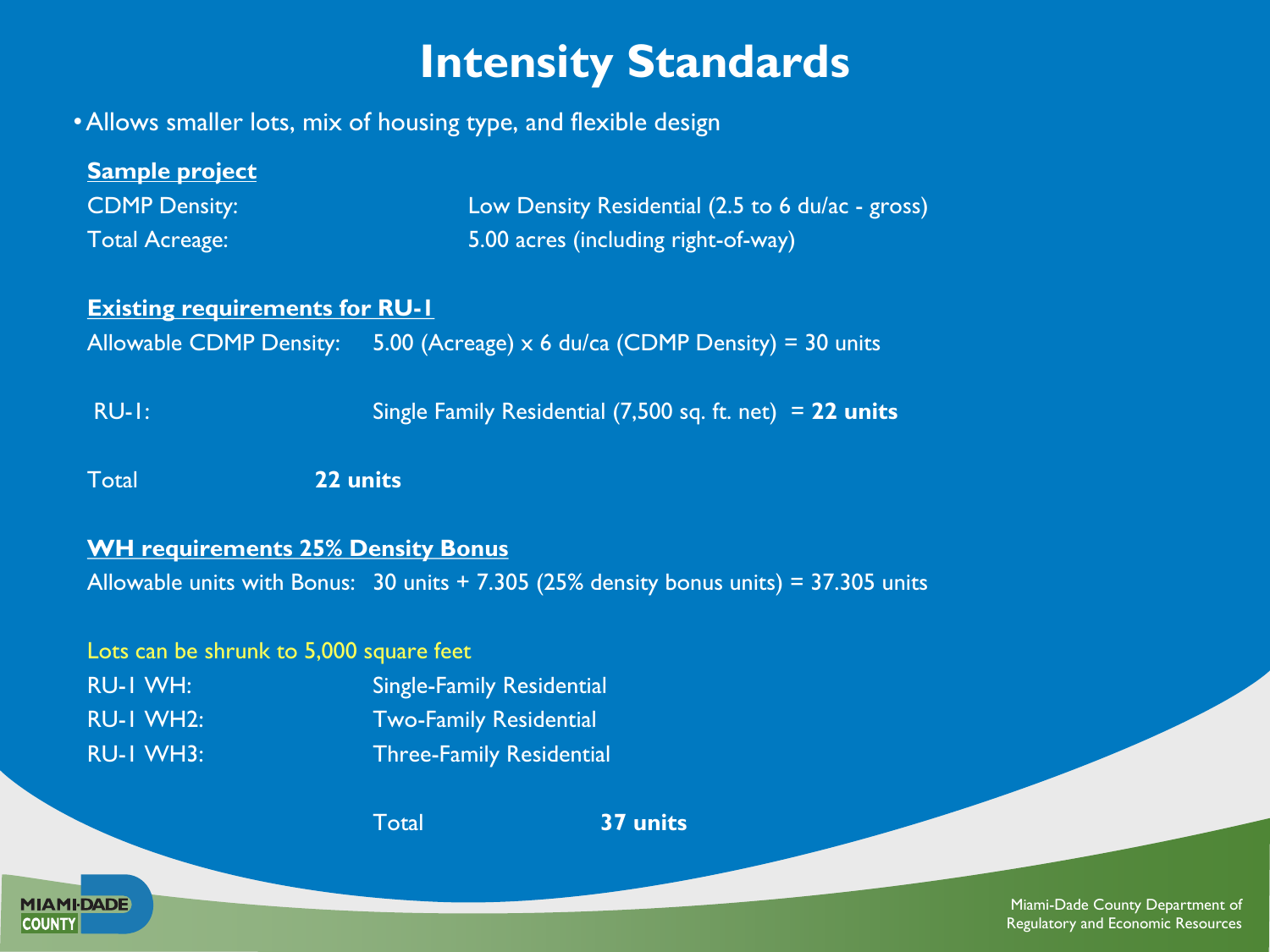### **Projects with 20 Units or More (WHU's)**

#### **Requirements**

### •Required mix of workforce housing

- o 25% of the WHUs shall target the 60% to 79% median family income range.
- $\circ$  50% of the WHUs shall target the 80% to 110% median family income range.
- o A 3% density bonus for developments targeting all the WHUs to the 60% to 79% median.

### •20 year control period

### •Equity Share

- o 0-5 years 100%
- o 6-10 years 50%

### **Sample**

#### RU-1 100 units (7,500 sq. ft. each unit)

RU-1 with Workforce 100 units + 25 bonus units (25% density bonus) = 125 units  $(5,000 \text{ or } 7,500 \text{ sq. ft. each } \text{unit})$ 

10% Workforce housing = 10 **units** 

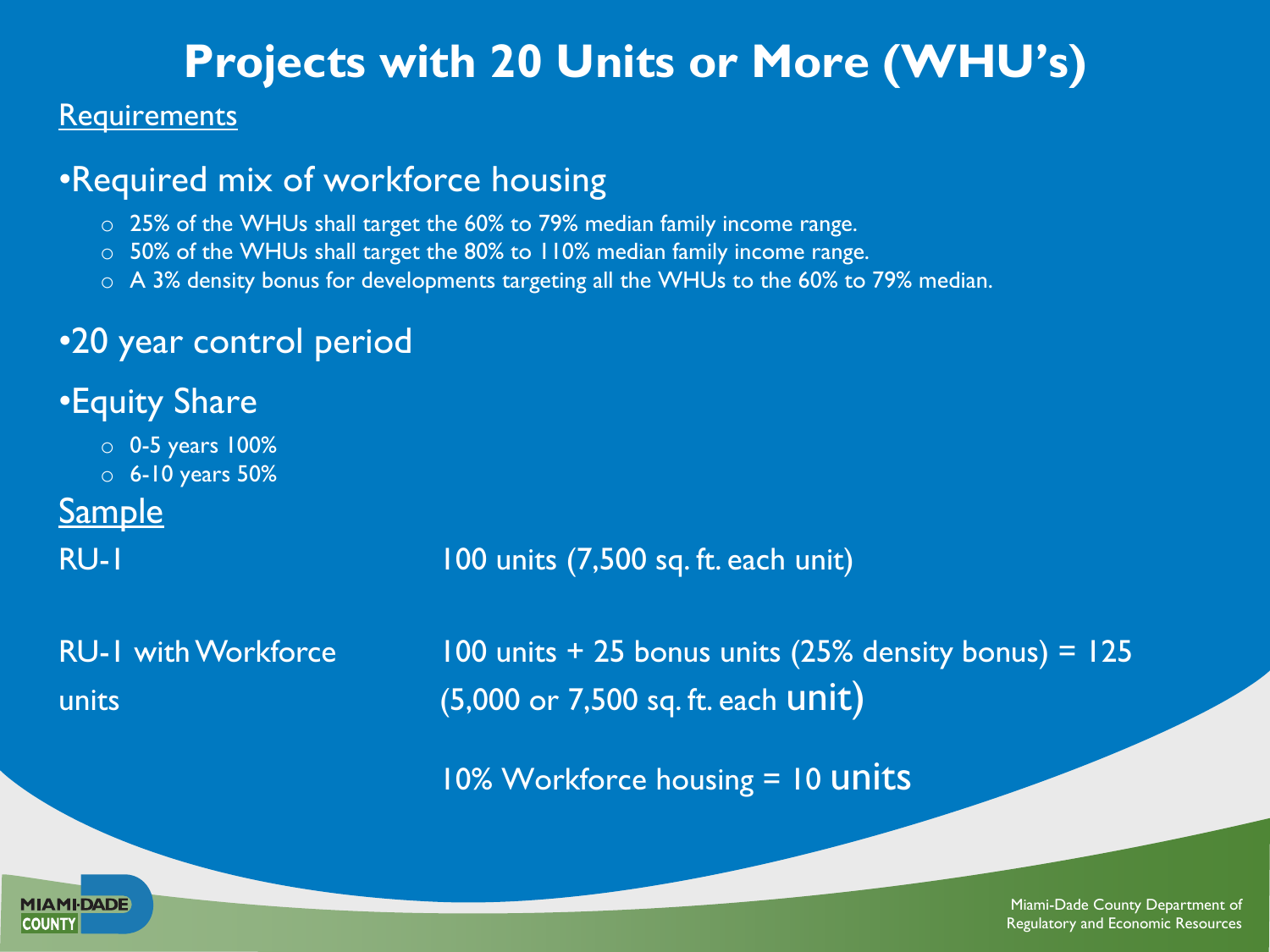### **Projects with 20 Units or Less**

#### •Requires a Pre-Permit Submittal Review (PPSR)

#### •May participate in the Workforce Housing Program by:

- o Setting aside 100% of the units for workforce housing or
- o Providing one of the alternatives in lieu of on-site construction of WHUs.

#### • Approved at time of permit review Sample

| <b>RU-1</b>                | 10 units (7,500 sq. ft. each unit)                                                                  |  |
|----------------------------|-----------------------------------------------------------------------------------------------------|--|
| <b>RU-I with Workforce</b> | $10$ units $+$ 2.5 bonus units (25% density bonus) = 13 units<br>(5,000 or 7,500 sq. ft. each unit) |  |
|                            | $100\%$ Workforce housing $= 13$ units                                                              |  |
|                            | <b>Or Alternatives</b>                                                                              |  |
|                            |                                                                                                     |  |

Alternatives to on-site construction of WHUs (Monetary contribution, off-site construction, land conveyance, rehabilitation of existing properties, or a combination)

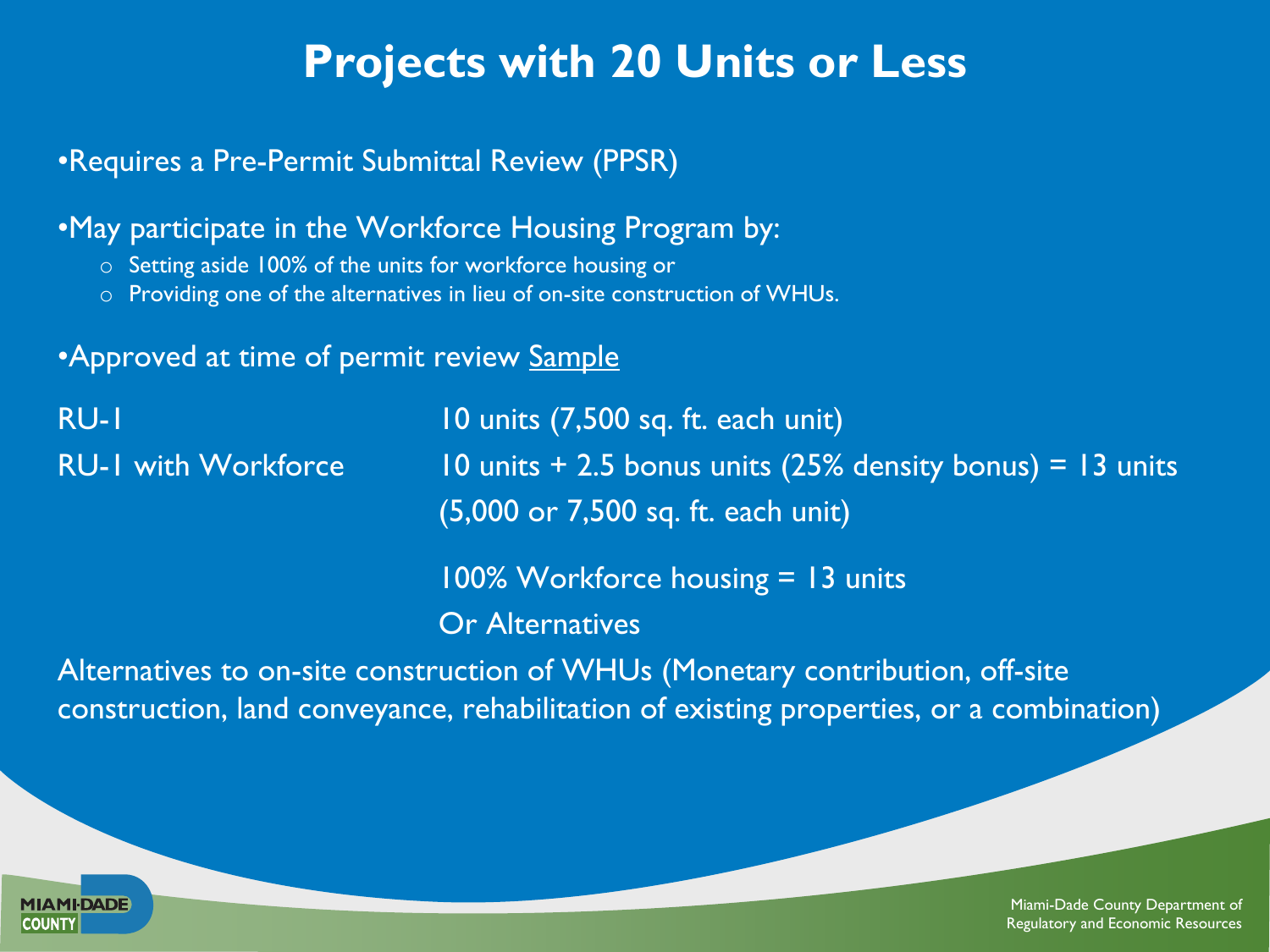### **Single Family, Duplex or Legally Non-Conforming Lot**

#### •Requires a Pre-Permit Submittal Review

#### •May participate in the Workforce Housing Program by:

- o Setting aside 100% of the units for workforce housing or
- o Providing one of the alternatives in lieu of on-site construction of WHUs.

Alternatives to on-site construction of WHUs (Monetary contribution, off-site construction, land conveyance, rehabilitation of existing properties, or a combination) (33-193.8)

#### •Approved at time of permit review

#### **Great Home Design** (allows no more than 3 units on a single lot)

- RU-1 may allow a duplex (min 5000 sq ft)
- RU-2 may allow a triplex (min 7500 sq ft)

**MIAMI-DADE** 

**COUNTY** 

- Must have the appearance of a single structure
- Can build on a legal non-conforming lot without a public hearing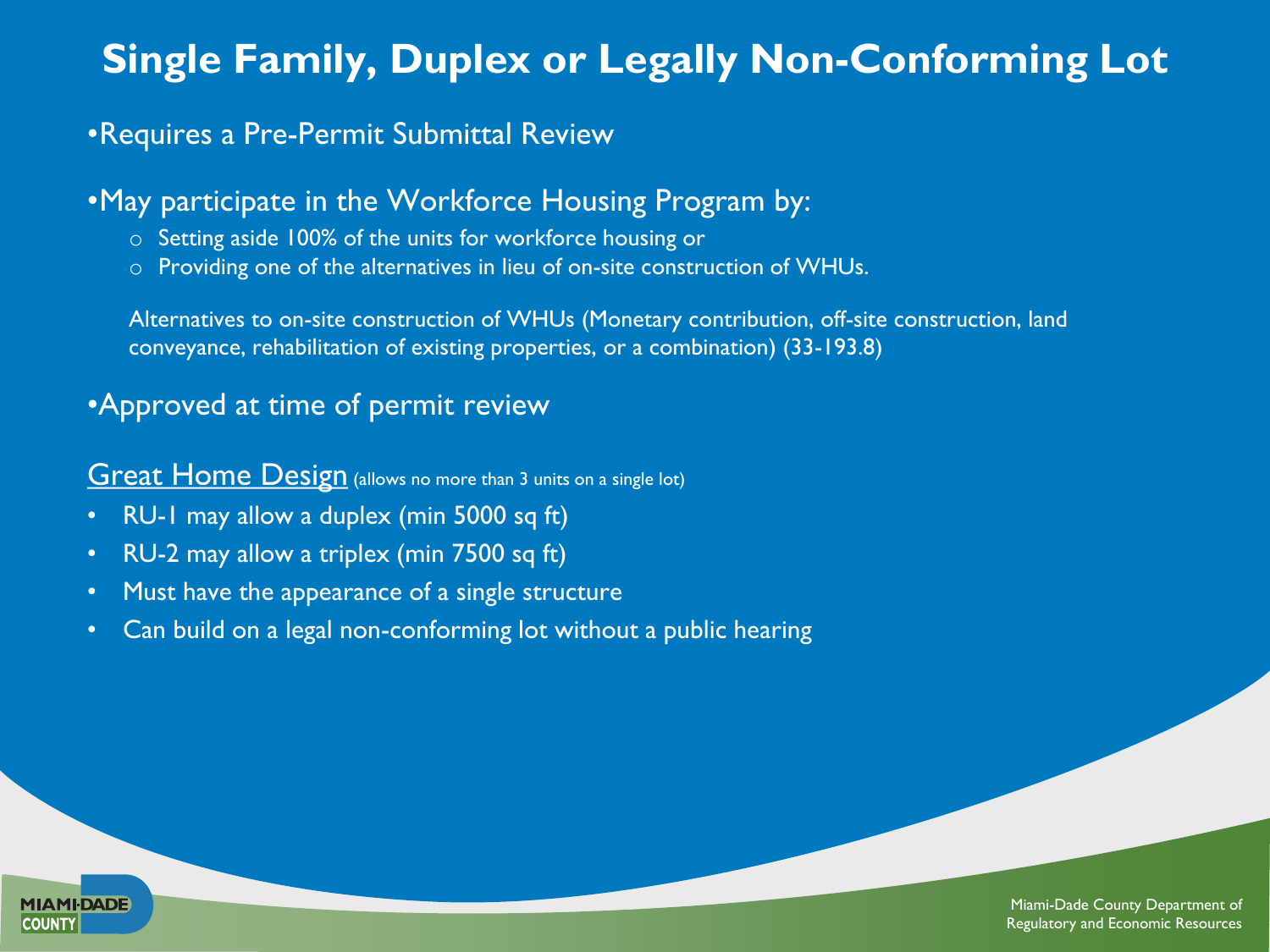### **Pre-Permit Process**

- Involves multiple reviewing agencies
- Inexpensive
- Reviewed in a week
- Allows certain setback, open space and lot reductions administratively
- Will identify potential environmental issues
- Staff will assist in maximizing the development potential
- Large developments can be approved through the standard Administrative Site Plan Approval process and pre-application.

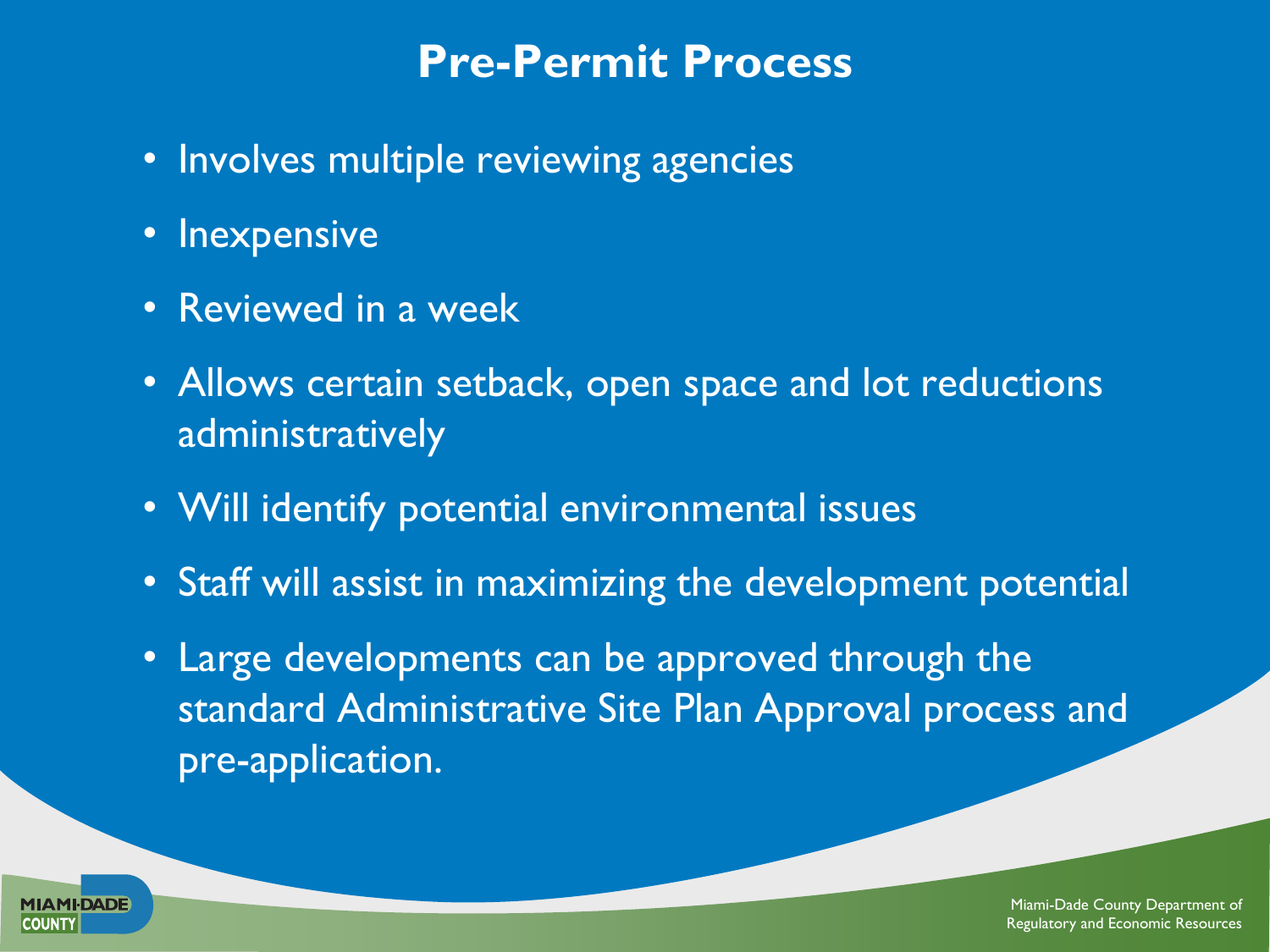### **Administrative Adjustments**

**(Can be completed through the Administrative Site Plan Review Process, or Pre-permit Submittal Process)**

Single-family residence, duplex, triplex, townhouse, and accessory residential uses in RU and EU districts:

- Each setback may be reduced by up to 50 percent of the underlying district regulations.
- Lot coverage may be increased by up to 10 percent over the lot coverage permitted by the workforce housing intensity standards.
- Lot frontage for residential uses may be reduced by up to 10 percent of the requirements set forth in section
- **Legal non-conforming lots can be developed regardless of size.**

**MIAMI-DADE** 

**COUNTY** 

Multi-family residential uses located in RU-3M; RU-4L; RU-4M; RU-4; RU-4A; RU-5 zoning districts.

• Each setback may be reduced by up to 25% of that required by the underlying district regulations.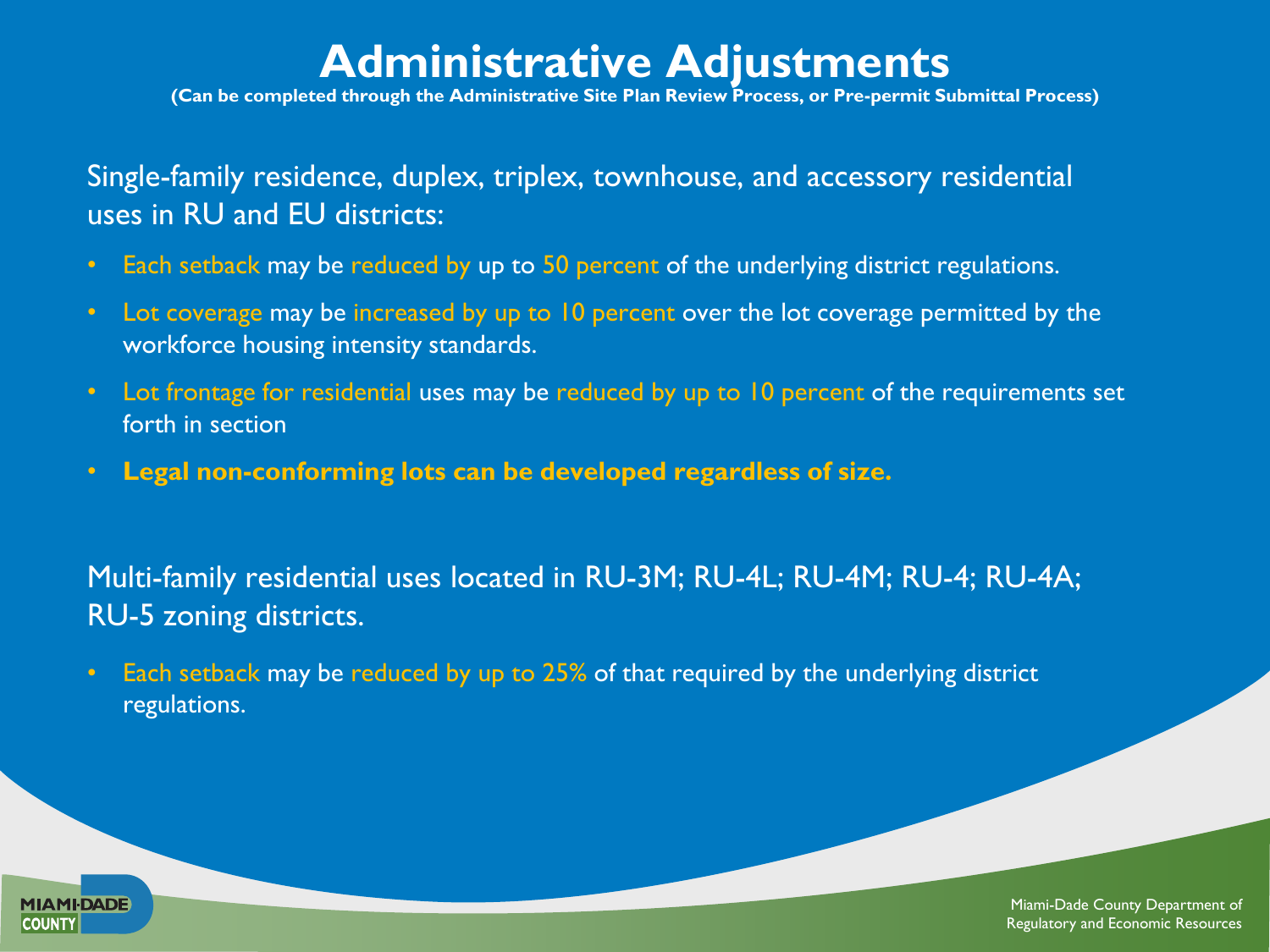### **REQUIRED AGREEMENTS FOR WHUs**

#### • **Declaration of Restrictions** at time of zoning approval encumbering the

#### development Requires the following:

- o Total number of market rate units and WHUs
- o Type of units (for sale or rental)
- o Location of WHUs if it is a sales project. Inventory of WHUs if it is a rental project.
- o Construction schedule specifying how WHUs will be built concurrently to WHUs.
- o Density bonus transfer agreement (Certificate of Portability), if applicable.
- o Commitment to providing alternatives to on-site construction of WHUs, if applicable

#### • **Workforce Housing Agreement** after ASPR approval encumbering individual units

Agreement must be approved prior to platting or building permit. Requires the following:

- o Sales or rental price, as well as eligibility standards
- $\circ$  Control period WHUs must remain affordable for 20 years
- o Shared equity agreement if the unit is sold during the control period, the following portion of the equity shall be paid to the County:
	- 0-5 years 100% equity sharing
	- 6-10 years 50% equity sharing
- o Condo conversion restrictions

**MIAMI-DADE** 

**COUNTY** 

- Renters shall be given right of first refusal to purchase, followed by the County.
- $\circ$  Right of first refusal. If the County does not accept, the owner may make a monetary contribution in lieu of units.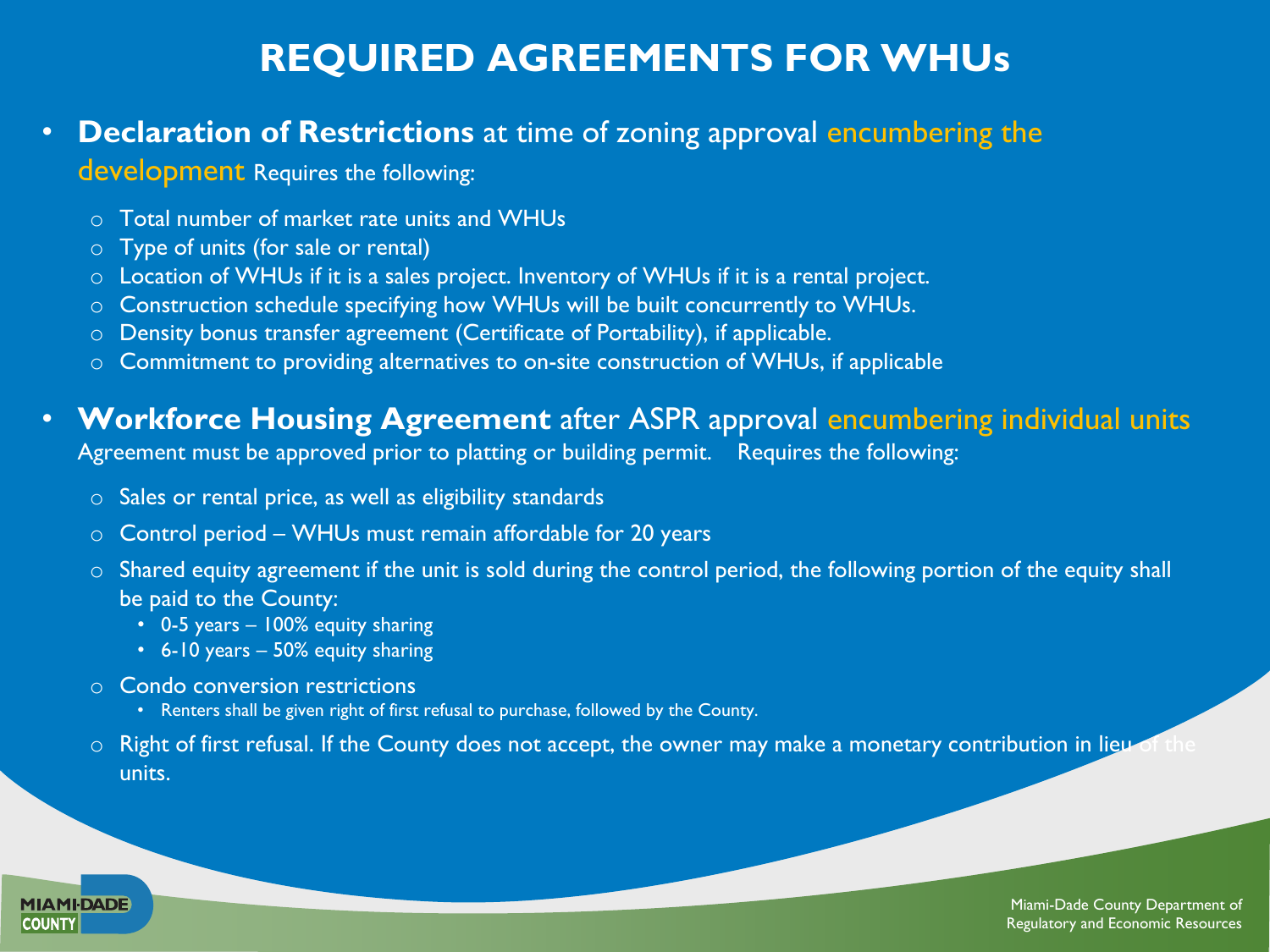### **WHU Plan Example - Existing**

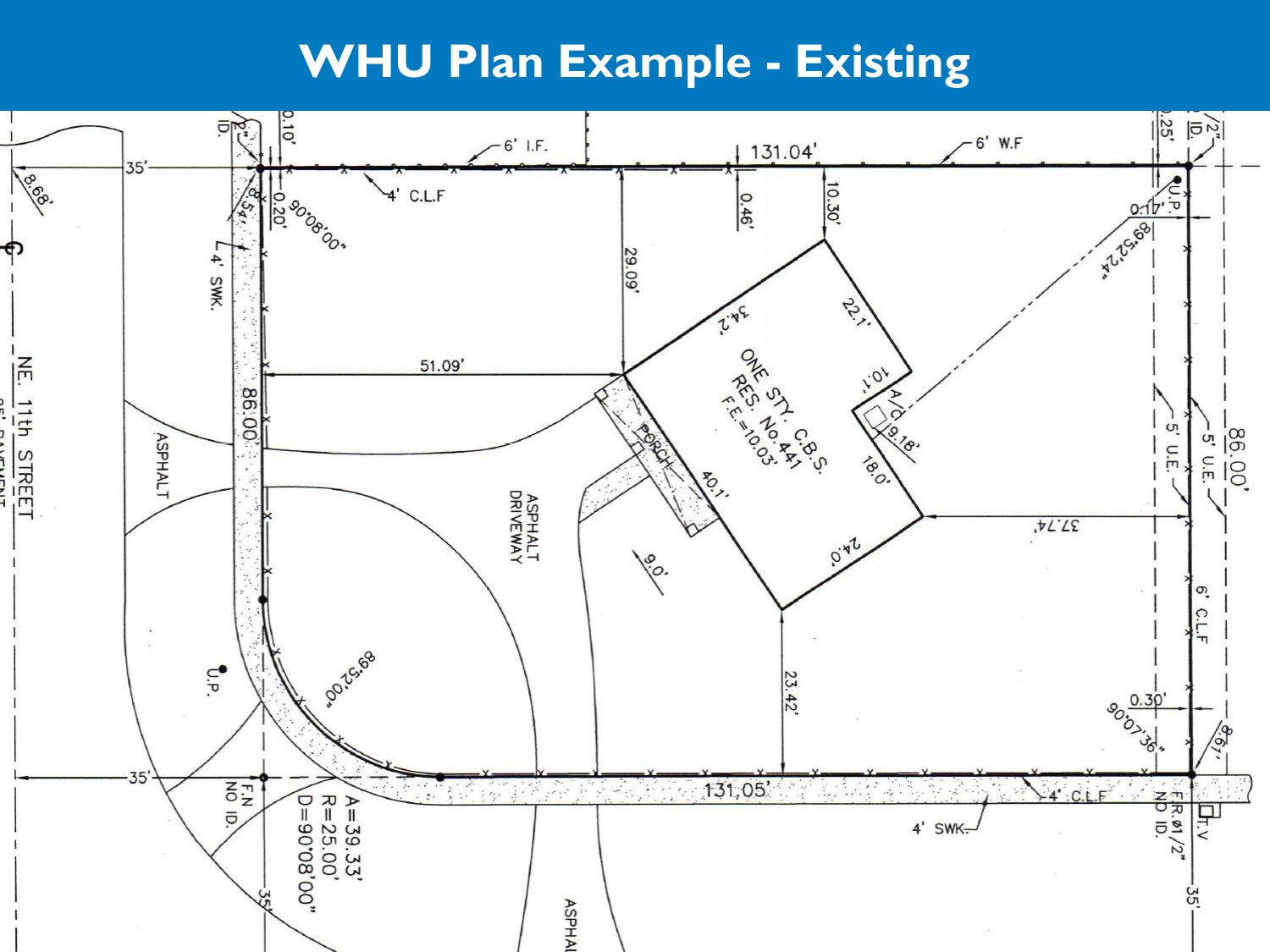# **WHU Plan Example - Proposed**

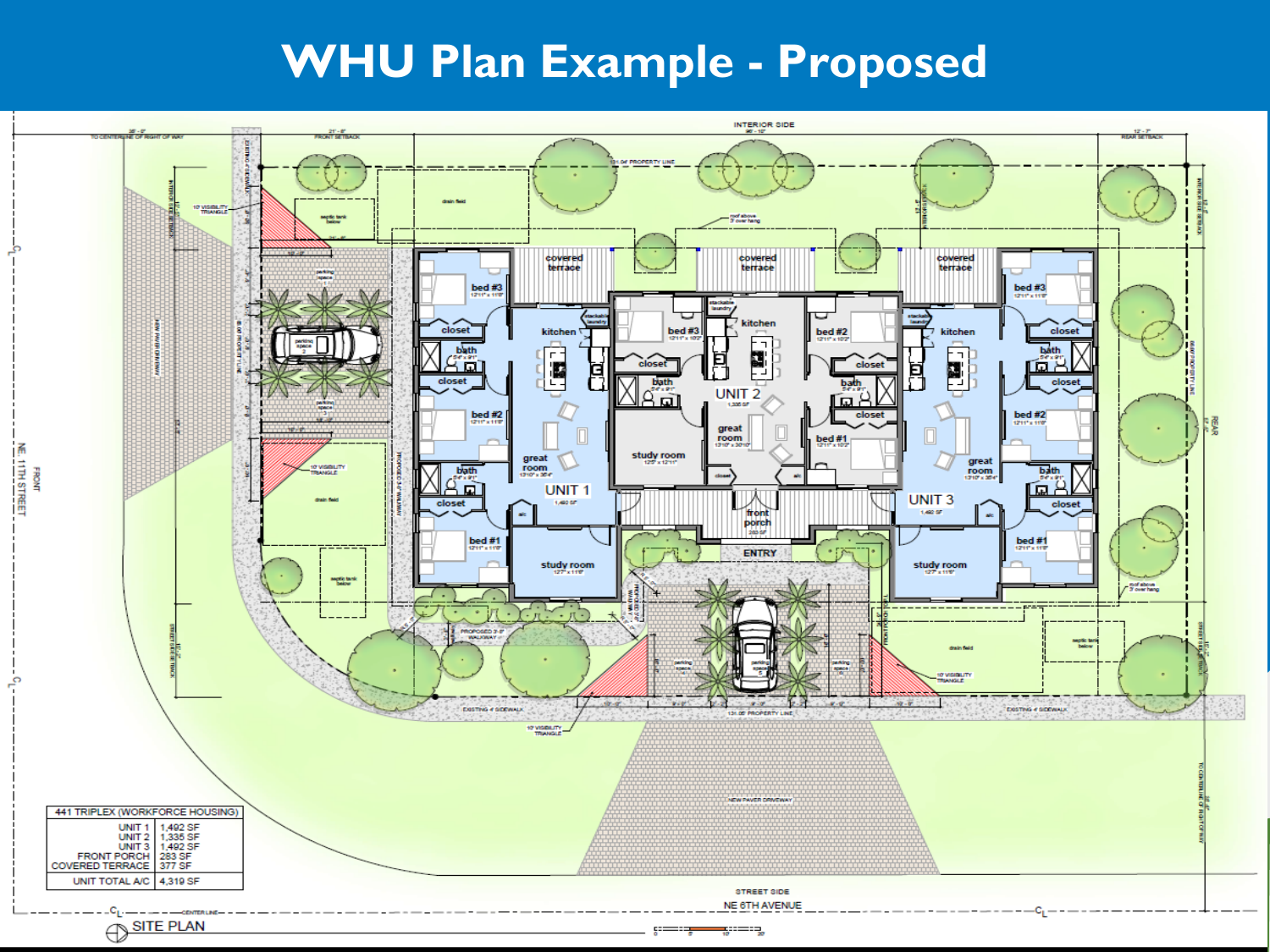## **Front Elevation WHU Example - Proposed**



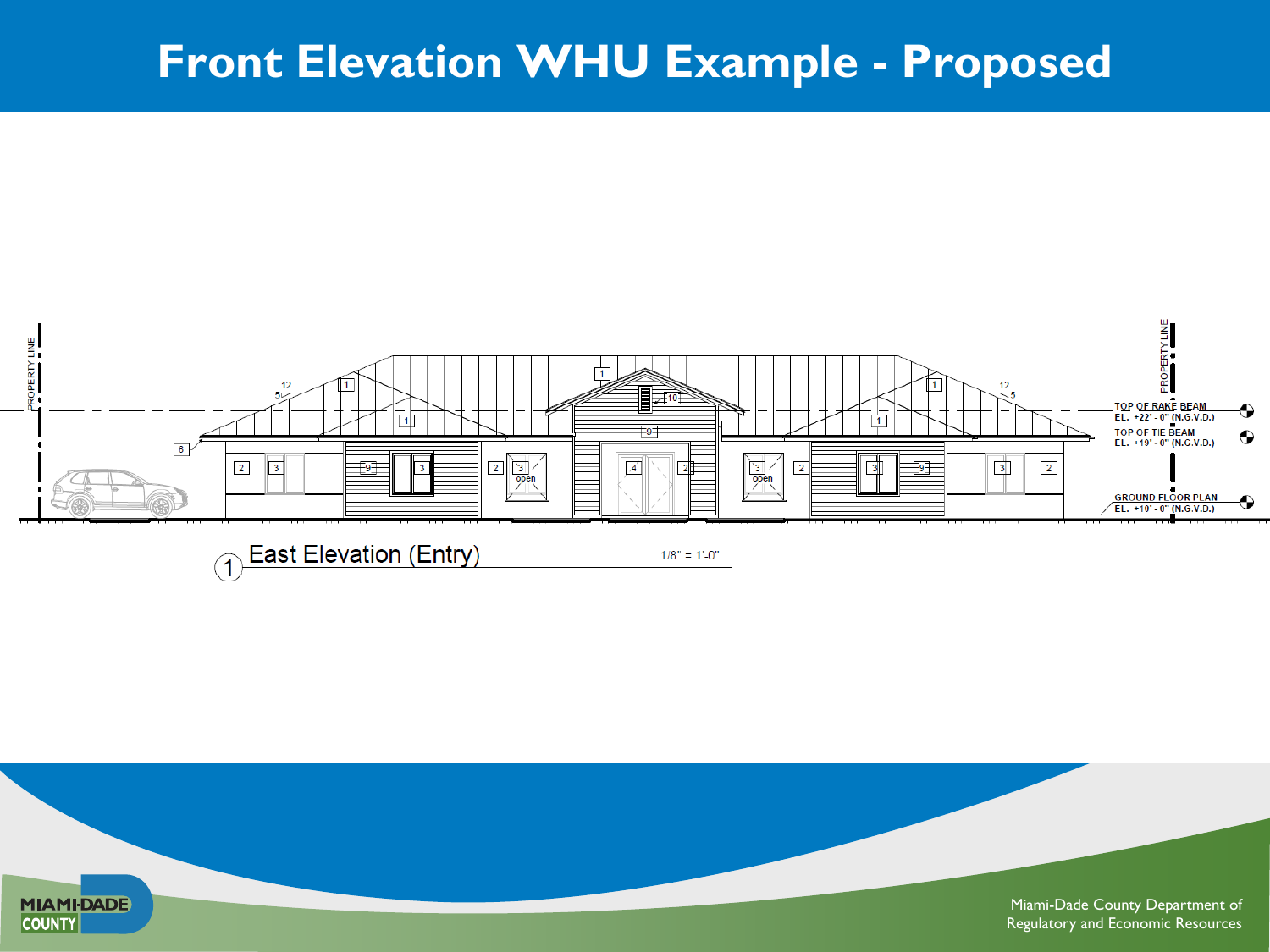### **Alternatives to On-site Construction of WHUs**

May satisfy on-site construction of all of the required WHUs or of a portion of WHUs by one of the following alternatives (33-193.8):

- 1. Off-site construction of WHUs within a 2-mile radius of primary site
- 2. Monetary contribution to the affordable housing trust fund established in Chapter 17,
- 3. Rehabilitation of existing property to WHUs. Must be located within:
	- A 3-mile radius of the proposed market rate site; or
	- The County's Urban Infill Area; or
	- A transit corridor area
- 4. Conveyance of land that is suitable in size, location, and physical condition for WHUs. The land shall be:
	- developable; and

**MIAMI-DADE** 

**COUNTY** 

- zoned residential or in a zoning that allows residential uses; and
- unencumbered and environmentally clean; and
- a value not less than the in-lieu monetary contribution
- 5. Combination of off-site construction of WHUs and monetary contributions.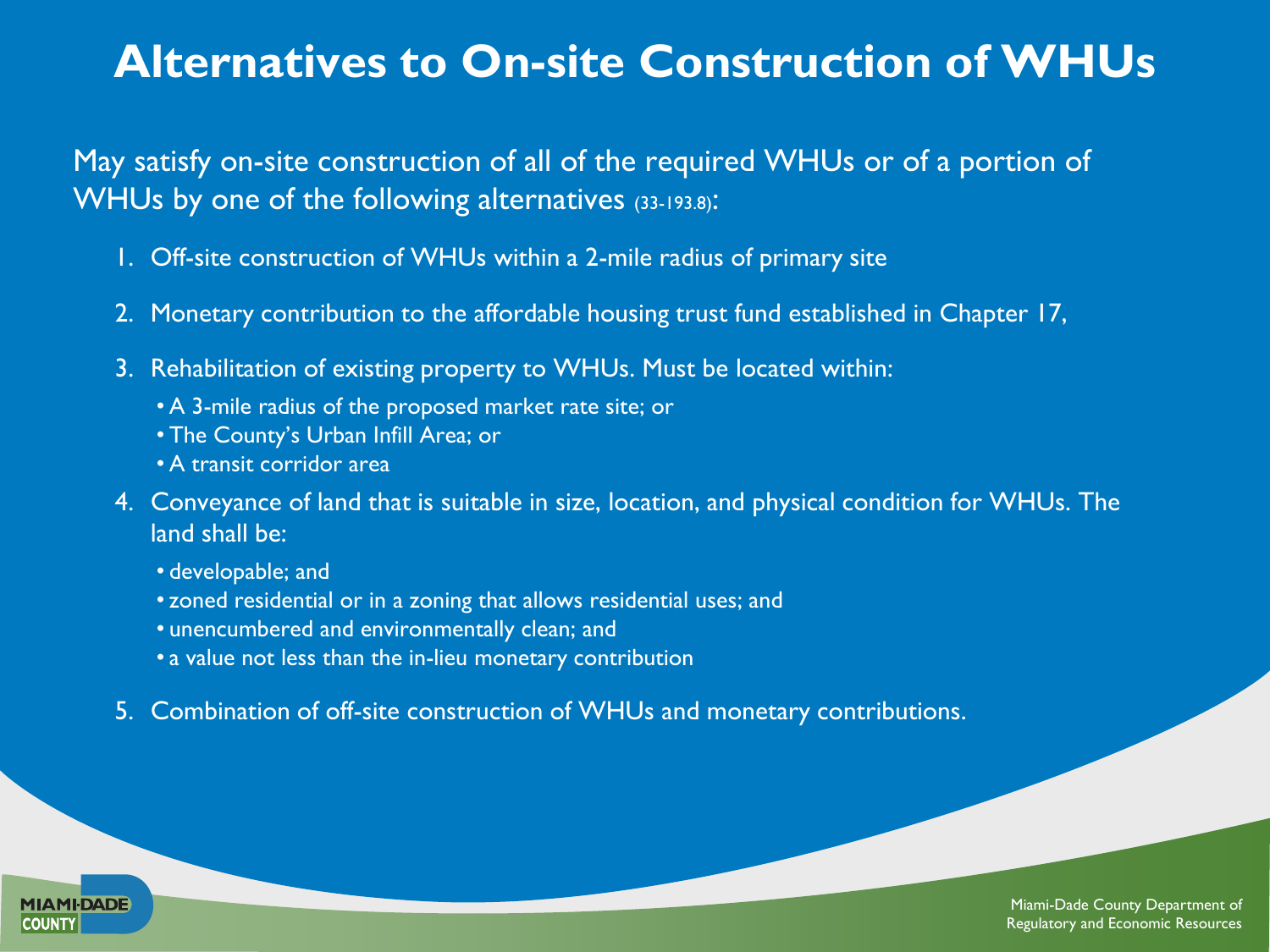### **Payment in Lieu Schedule**  *Example Schedule*

| <b>Miami-Dade County</b> |              |         |                      |           |           |                 |
|--------------------------|--------------|---------|----------------------|-----------|-----------|-----------------|
|                          | Multi-family |         | <b>Single Family</b> |           |           |                 |
| MSA                      | Mean         | Median  | In Lieu Payment      | Mean      | Median    | In Lieu Payment |
| $1.1\,$                  | 1,330,652    | 735,000 | 151,087              | 3,149,222 | 2,400,000 | 171,087         |
| 1.2                      | 1,169,299    | 815,000 | 151,087              | 3,664,749 | 3,000,000 | 171,087         |
| 1.3                      | 972,504      | 398,000 | 151,087              | 2,122,271 | 1,232,834 | 171,087         |
| 2.1                      | 429,222      | 220,000 | 101,087              | 375,635   | 247,500   | 128,587         |
| 2.2                      | 193,622      | 114,950 | 20,000               | 237,002   | 224,600   | 105,687         |
| 2.3                      | 131,778      | 107,000 | 20,000               | 192,062   | 198,500   | 79,587          |
| 2.4                      | 113,650      | 96,500  | 20,000               | 159,638   | 160,000   | 41,087          |
| 3.1                      | 148,720      | 140,000 | 21,087               | 320,647   | 295,000   | 171,087         |
| 3.2                      | 273,050      | 237,250 | 118,337              | 519,033   | 423,700   | 171,087         |
| 4.1                      | 419,486      | 220,000 | 101,087              | 468,259   | 370,000   | 171,087         |
| 4.2                      | 481,570      | 329,500 | 151,087              | 130,223   | 127,000   | 40,000          |
| 4.3                      | 212,114      | 130,000 | 20,000               | 263,403   | 260,000   | 141,087         |
| 4.4                      | 695,846      | 138,000 | 20,000               | 388,206   | 367,450   | 171,087         |

#### Payment in Lieu Schedule based on Residential Properties Sold in Year 2016 Inside the UDB \*

Source: Miami-Dade County Property Appraiser GIS layer.

**MIAMI-DADE** 

**COUNTY** 

Prepared by Miami-Dade County, Department of Regulatory and Economic Resources, Planning Research and Economic Analysis, April 2017.

\* The sold properties included in this analysis were those where the property ownership transfers are identifed by the Miami-Dade County Property Appraiser's Office with a Qualification Code of 01 or 02; meaning transfers qualified as arms' length and are included in sales ratio analysis.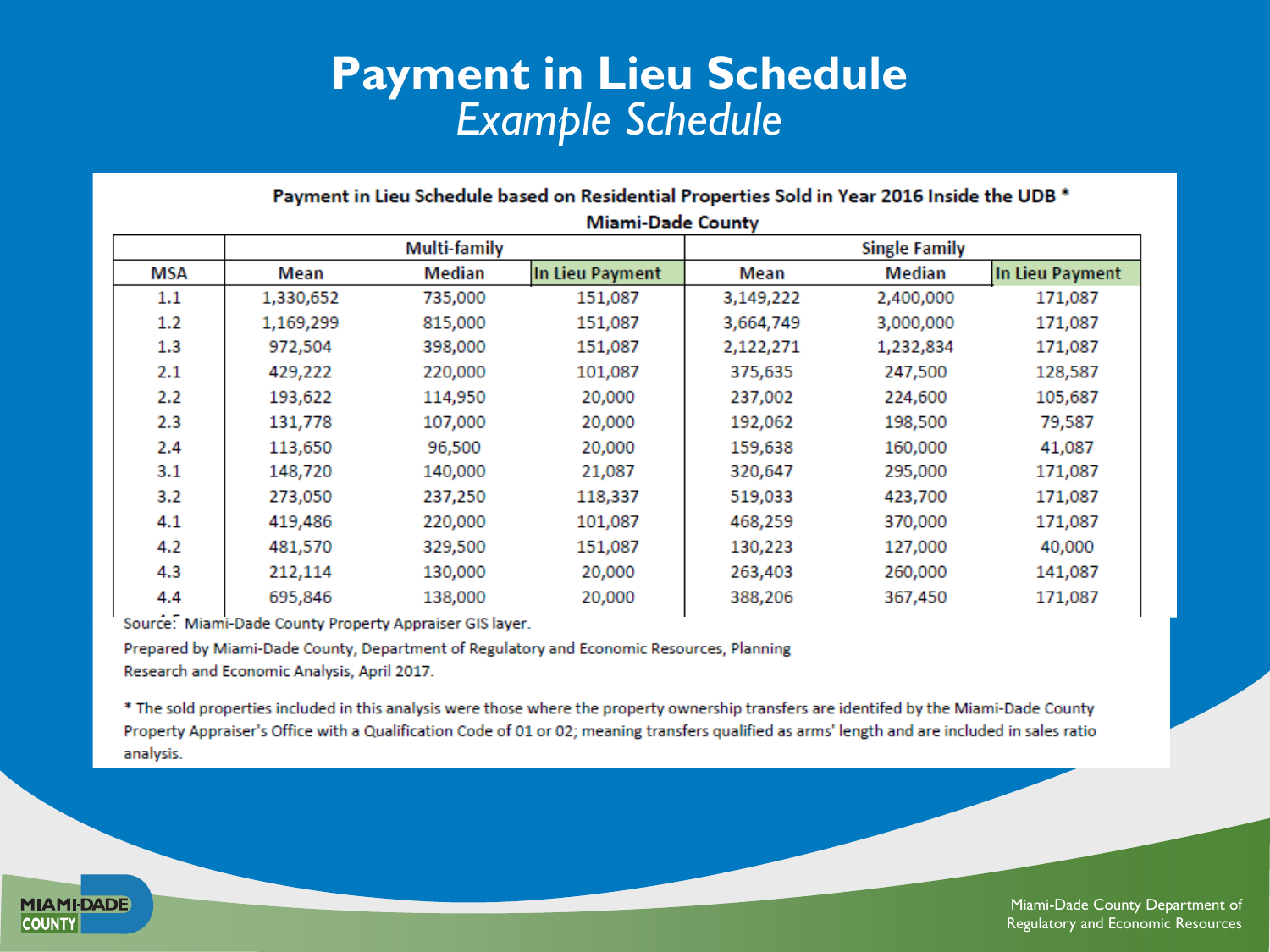# **PAYMENT IN LIEU (WHUs)**

#### Formula for Less than 20 Units

(Total Units x Contribution in Lieu for MSA)/ 20 = Total Contribution in Lieu

**Example**: Contribution in Lieu for single family \$41,087 MSA 2.4

(6 units x \$41,087 = \$246,522) / 20 = **\$12,326 Total Contribution**

#### Formula for More than 20 Units

(Workforce Housing Units x Contribution in Lieu for MSA = Total Contribution in Lieu

**Example**: Contribution in Lieu for single family \$41,087 MSA 2.4

(10 units x \$41,087 = **\$410,870 Total Contribution**

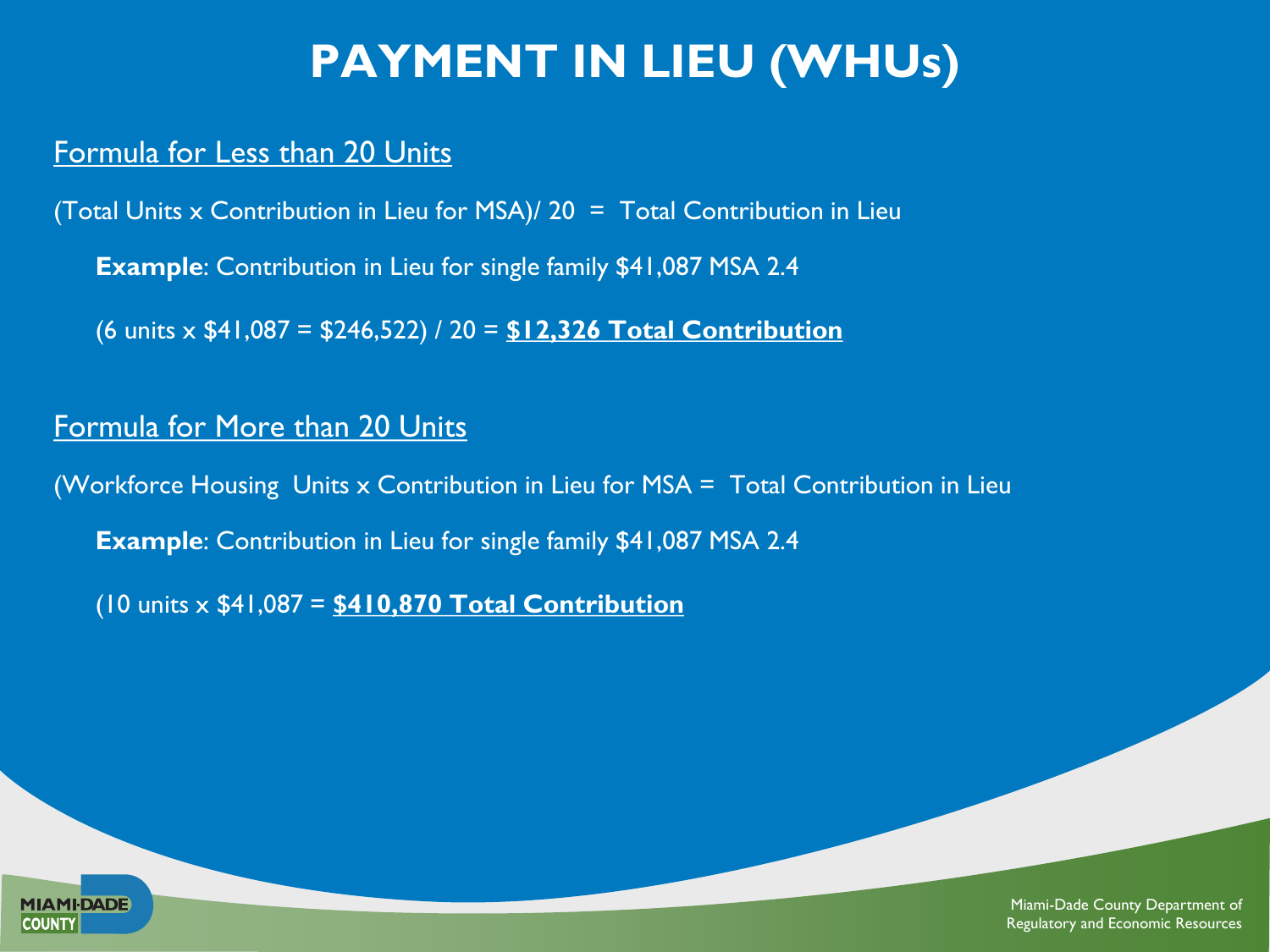### *DERM Requirements*

- **Connect to abutting water and sewer lines – contact utility**
- **Connect to water and sewer lines if within feasible distance as determined by DERM – contact DERM regarding feasible distance**
- **Comply with local environmental requirements to approve development on a septic tank – contact DERM regarding local septic tank requirements**
	- If property within feasible distance then connection to public sanitary sewers is required
	- Minimum lot size for single family residence utilizing a septic tank 15,000 sq. ft.
	- Minimum lot size for a duplex utilizing a septic tank 20,000 sq. ft.
	- Certain cases for single family residence or duplex can be approved for septic on substandard lots
	- Multifamily development utilizing a septic tank cannot exceed 1,500 gallons per day per acre of sewage loading
- **Obtain a DERM Tree Permit if removing trees on the property**
	- Tree Permit required to remove non-specimen before obtaining a building permit
	- DERM tries to preserve specimen trees and will work with you on your site plan. Tree Permit required to remove or relocate specimen trees. Permit required before obtaining a building permit
	- **DERM** Tree Section

**MIAMI-DADE** 

**COUNTY** 

- **Other environmental issues not common for infill development**
	- Wetlands, contamination, canal, Natural Forest Community, Endangered Species